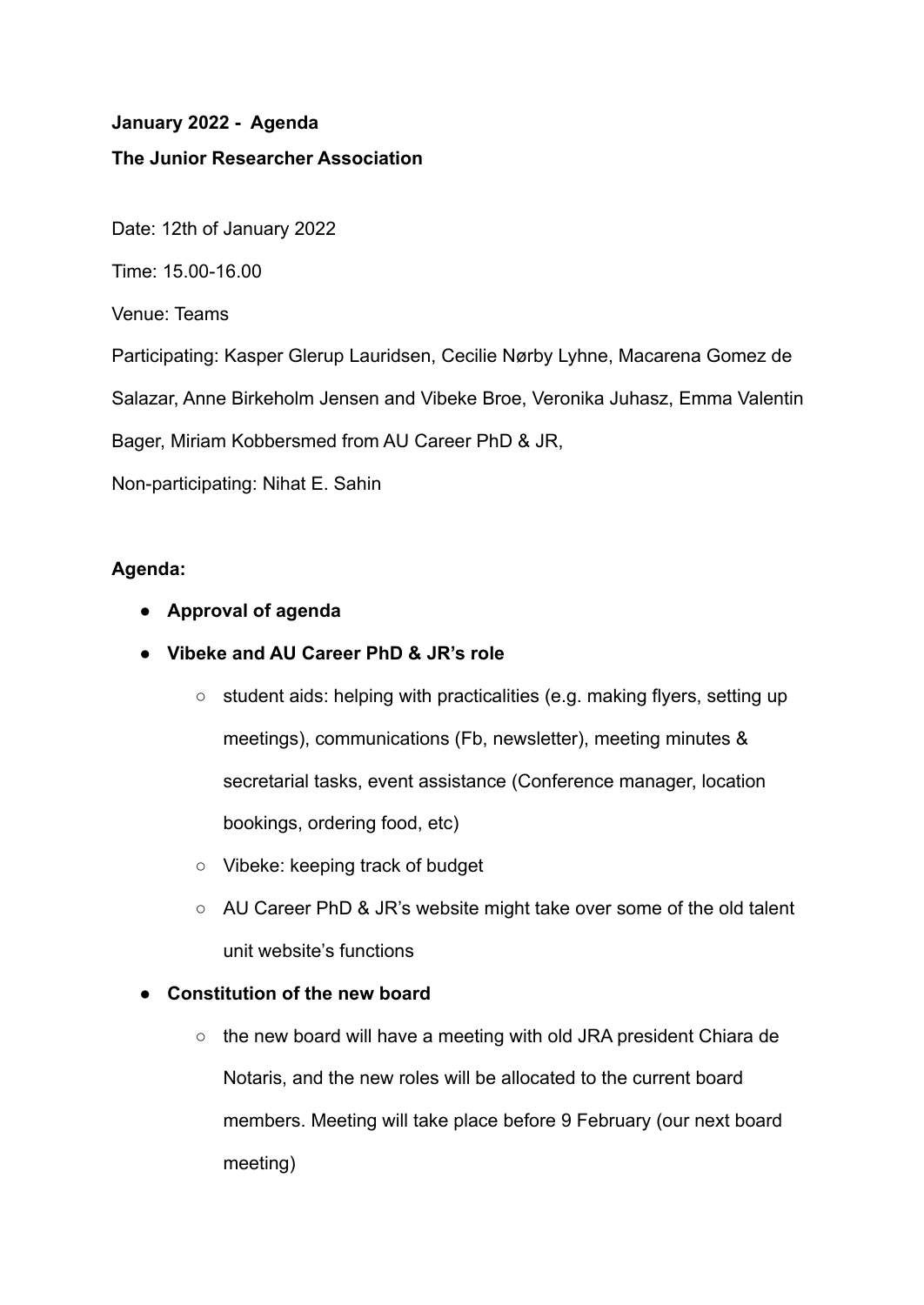- Veronika Juhasz (student aid) will participate to take minutes
- contact person in the JRA: Kasper Glerup Lauridsen. He will be keeping in contact with Veronika Juhasz (student aid) and distribute information to fellow JRA board members.

## **● Plan for meetings in 2022**

- new meeting dates for 2022:
	- general timing: 2nd Wednesday of every month, afternoon (around 15-16)
- format of meetings:
	- mix between physical and virtual meetings
	- physical meetings when possible, but they need to be planned ahead so that everyone can make it.
	- next meeting: 9 February, 16-17 virtual event due to Covid numbers
	- further meetings: physical if possible
	- Veronika Juhasz (student aid) will send calendar invitations, agenda, etc

## **● Participation in "Introduction to AU" on Feb.7 (Monday) 10-10:45?**

- a stand to introduce JRA to new postdocs and ass. profs.
- get a hold of the roll-up until then, make some flyers
- AU career PhD & JR team will help set up or take down the stand, JRA board members (Cecilie and Macarena) join for the actual event

## **● Thoughts/discussion on activities and initiatives for 2022**

○ funding courses: arranged by JRA and AU funding unit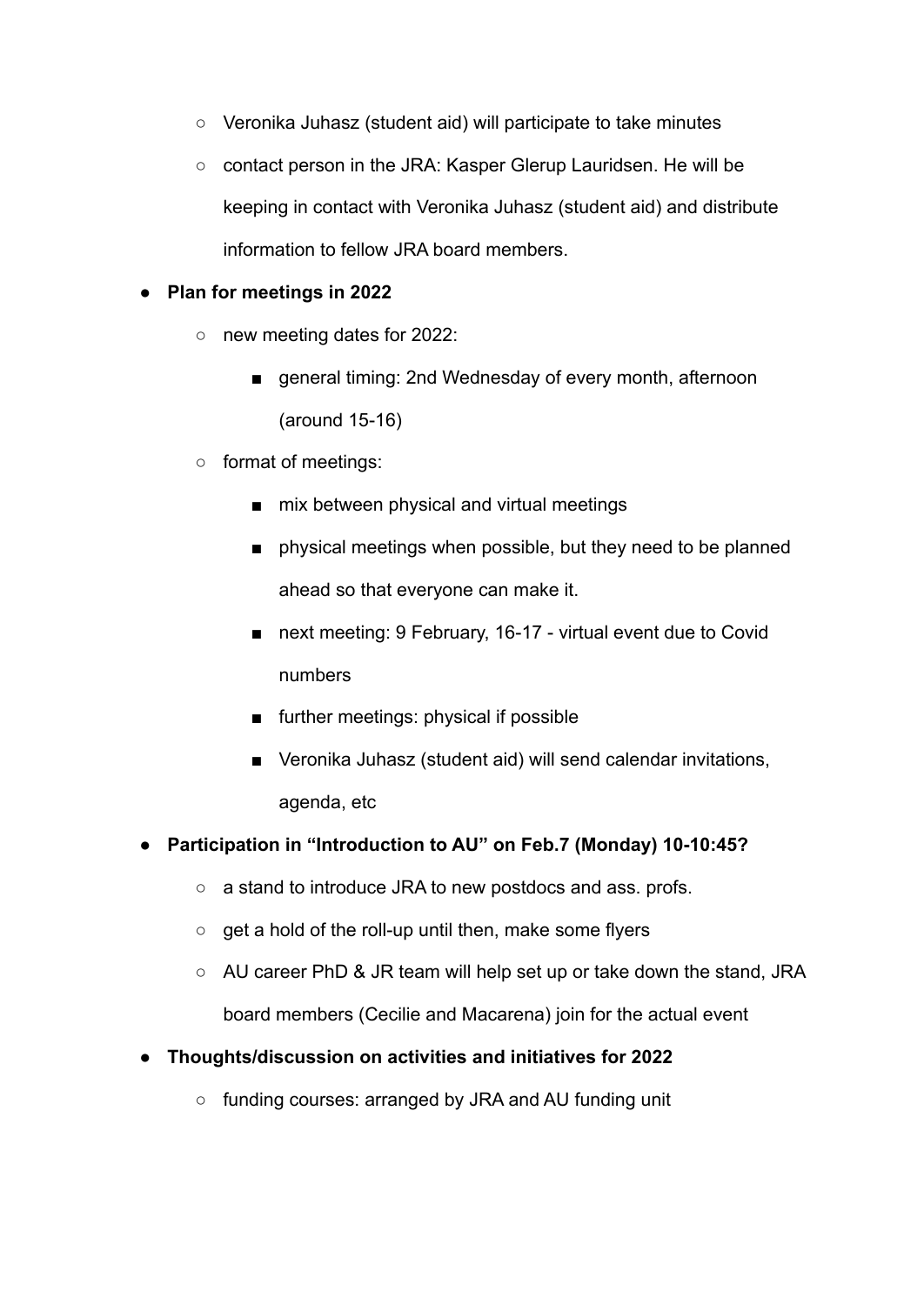**○** there is an issue with faculty specific JR development programmes: it doesn't encourage interdisciplinary collaboration between faculties. JRA has a role in filling this gap.

○ conference idea: **"Talent Development Conference**"

- content: role of JRs, how do we ensure that JRs succeed in their future career, how do we create the talent development that is needed, how can we get AU to take better care of JRs?
- we could have some panel discussions, external speakers, etc
- more specific event ideas will be discussed at the next JRA board meeting
- point of departure for future events: activity plan [from previous JRA](https://docs.google.com/spreadsheets/d/1hoODW8SklM44D2frhBZtSvaw8__jiBEz/edit#gid=1666927562) [board](https://docs.google.com/spreadsheets/d/1hoODW8SklM44D2frhBZtSvaw8__jiBEz/edit#gid=1666927562)
- collaboration with AIAS: they would be happy to host events, provide location
	- they also have their own workshops and activities, we should coordinate so that JRA events don't overlap
- AU Career PhD & JR should provide a list of courses that used to be part of the Junior Researcher Development Programme. The new JRA board might take over some of the topics that used to be covered.

# **● Other (e.g. JRA flyer)**

- **○ Flyer:**
	- short term changes to the flyer: making small changes, printing a couple (50 pieces) for 7 february
	- long term changes to the flyer: ask old student aid (Emma) where they have the JRA roll up (basement of talent unit?)